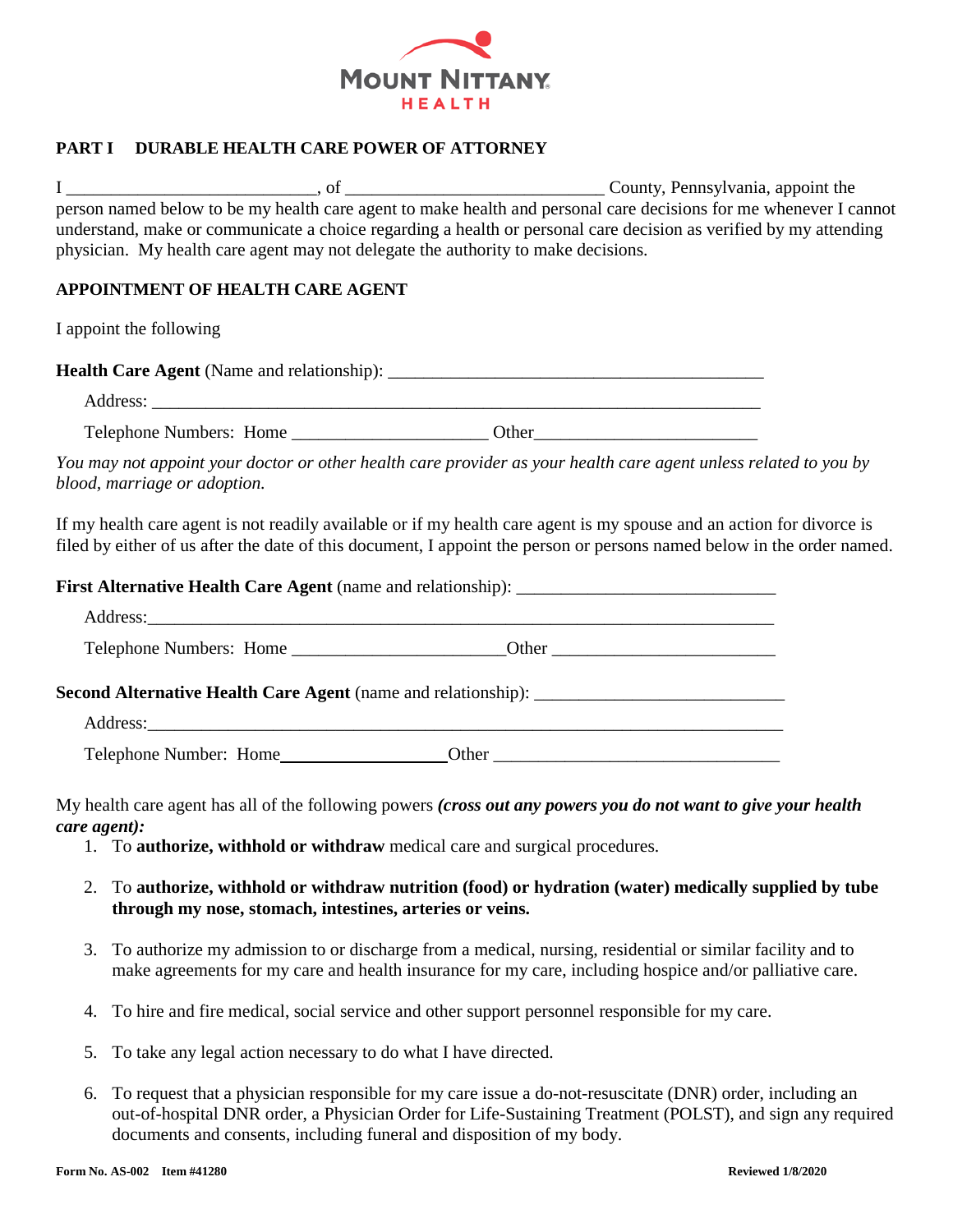### **HIPAA**

*Effective immediately and continuously until my death or revocation by a writing signed by me or someone authorized to make health care treatment decisions for me, I authorize all health care providers or other covered entities to disclose to my health care agent, upon my agent's request, any information, oral or written, regarding my physical or mental health, including, but not limited to, medical and hospital records and what is otherwise private, privileged, protected or personal health information, such as health information as defined and described in the Health Insurance Portability and Accountability Act of 1996 (HIPAA), the regulations issued under and any other State or local laws and rules.* 

#### **PART II HEALTH CARE TREATMENT INSTRUCTIONS IN THE EVENT OF END- STAGE MEDICAL CONDITION OR PERMANENT UNCONSCIOUSNESS (LIVING WILL)**

The following health care treatment instructions exercise my right to make my own health care decisions. The intent of these instructions is to provide clear and convincing evidence of my wishes to be followed when I cannot understand, make or communicate my treatment decisions:

# **END- STAGE MEDICAL CONDITION OR PERMANENT UNCONCIOUSNESS**

If I have an end-stage medical condition (which will result in my death, despite the introduction or continuation of medical treatment) or am permanently unconscious such as an irreversible coma or an irreversible vegetative state and there is no realistic hope of significant recovery, then I choose the following (indicate your choice by initialing your preference):

Initials\_\_\_\_\_\_\_\_\_ **I do not want aggressive medical care**, and give the following instructions (cross out any treatment instructions with which you do not agree):

- 1. I direct that I be given health care treatment to relieve my pain or provide comfort even if such treatment might shorten my life, suppress my appetite or my breathing, or be habit forming.
- 2. I direct that all life prolonging procedures be withheld or withdrawn.
- 3. I specifically do not want any of the following as life prolonging procedures: heart-lung resuscitation (CPR), mechanical ventilation (breathing machine), dialysis (kidney machine), surgery, chemotherapy, radiation treatment or antibiotics.

Initials\_\_\_\_\_\_\_\_\_ **I do want** all medical and surgical treatment needed to keep me alive, even though my doctor believes that it will only delay my death or keep me in a state of permanent unconsciousness.

### **TUBE FEEDING**

I have indicated below, by my initials, whether I want nutrition (food) or hydration (water) medically supplied by a tube into my nose, stomach, intestine, arteries, or veins if I have an end-stage medical condition or I am permanently unconscious and there is no realistic hope of significant recovery. **(Initial only one statement)**

Initials\_\_\_\_\_\_\_\_\_ I **do** want tube feedings to be given.

OR

Initials\_\_\_\_\_\_\_\_\_ I **do not** want tube feedings to be given.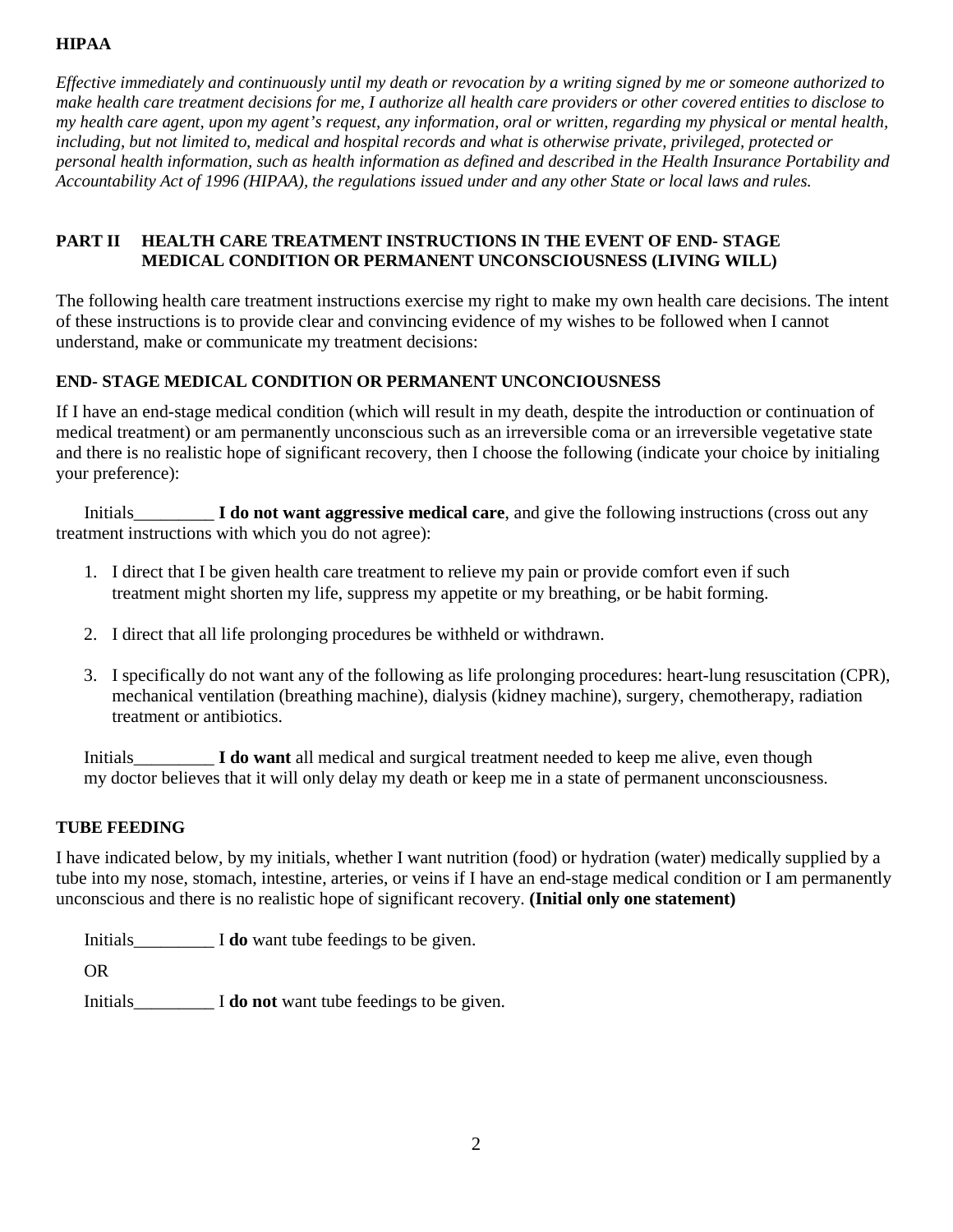#### **HEALTH CARE AGENT'S USE OF INSTRUCTIONS (Initial one option only.)**

Initials My health care agent **must follow** these instructions.

OR

Initials\_\_\_\_\_\_\_\_\_ These instructions are **only guidance**. My health care agent shall have final say and may override any of my instructions. (Indicate below any desired limitation of agent's authority.)

\_\_\_\_\_\_\_\_\_\_\_\_\_\_\_\_\_\_\_\_\_\_\_\_\_\_\_\_\_\_\_\_\_\_\_\_\_\_\_\_\_\_\_\_\_\_\_\_\_\_\_\_\_\_\_\_\_\_\_\_\_\_\_\_\_\_\_\_\_\_\_\_\_\_\_\_\_\_\_

### **LEGAL PROTECTION**

*Pennsylvania law protects my health care agent and health care providers from any legal liability for their good faith actions in following my wishes as expressed in this form or in complying with my health care agent's direction. On behalf of myself, my executors and heirs, I further hold my health care agent and my health care providers harmless and indemnify them against any claim for their good faith actions in recognizing my health care agent's authority or in following my treatment instructions.*

### **ORGAN DONATION (Initial one option only.)**

**\_\_\_\_\_\_\_\_\_** I **do consent** to donate my organs and tissues at the time of my death for the purpose of **transplant, medical study or education.** (Insert any limitations you desire on donation of specific organs or tissues for donation of organs and tissues.

OR

I **do not consent** to donate my organs or tissues at the time of my death.

### **SIGNATURE**

Having carefully read this document, I have signed it this day of , 20 , revoking all previous health care powers of attorney and health care treatment instructions.

Signature: \_\_\_\_\_\_\_\_\_\_\_\_\_\_\_\_\_\_\_\_\_\_\_\_\_\_\_\_\_\_\_\_\_\_\_ Date of Birth: \_\_\_\_\_\_\_\_\_\_\_\_\_\_\_\_\_\_\_\_\_\_\_\_\_\_

Address:

Witness: \_\_\_\_\_\_\_\_\_\_\_\_\_\_\_\_\_\_\_\_\_\_\_\_\_\_\_ Witness: \_\_\_\_\_\_\_\_\_\_\_\_\_\_\_\_\_\_\_\_\_\_\_\_\_\_\_

*Pennsylvania law requires two witnesses at least 18 years of age to witness your signature in each other's presence. A person who signs this document on behalf of and at the direction of a principal may not be a witness. (It is preferable if the witnesses are not your heirs, nor your creditors, nor employed by any of your health care providers.)* **NOTARIZATION (OPTIONAL)**

*Notarization of document is not required by Pennsylvania law, but if the document is both witnessed and notarized, it is more likely to be honored by the laws of some other states.*

On this day of , 20 , before me personally appeared the aforesaid declarant and principal, to me known to be the person described in and who executed the foregoing instrument and acknowledged that he/she executed the same as his/her free act and deed.

|          | IN WITNESS WHEROF, I have hereunto set my hand and affixed my official seal in the County of |  |
|----------|----------------------------------------------------------------------------------------------|--|
| State of | the day and year first above written.                                                        |  |

Notary Public \_\_\_\_\_\_\_\_\_\_\_\_\_\_\_\_\_\_\_\_\_\_\_\_\_\_\_\_\_\_\_\_\_\_ My commissions expires on \_\_\_\_\_\_\_\_\_\_\_\_\_\_\_\_\_\_\_\_